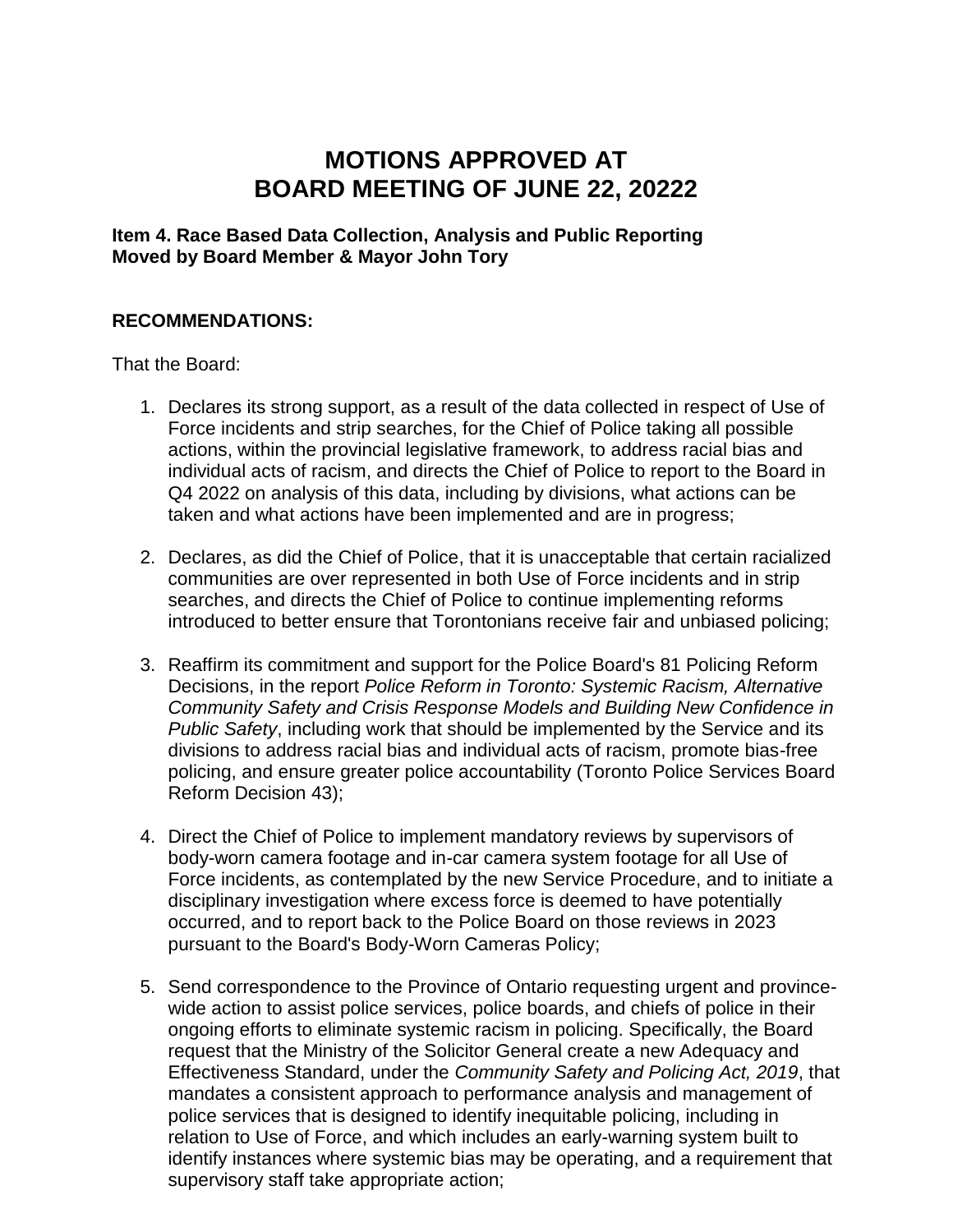- 6. Confirm its support of the Chief of Police's plan to incorporate anti-racism and unconscious bias elements into scenario-based and dynamic training to simulate real-world conditions where officers must make split-second decisions and to ensure that such training emphasizes and prioritizes de-escalation, and direct the Chief to report to the Board on the implementation of this training and associated outcomes no later than Q4 2022;
- 7. Direct the Chief of Police and the Executive Director of the Board to continue to work collaboratively and in partnership with the City Manager on the City's four Toronto Community Crisis Service Pilots, including the Black- and Indigenous-led Pilots, which provide non-police, community-based, client centred, and traumainformed alternative responses to non-emergency crisis calls, such as wellness checks;
- 8. Communicate to the Province of Ontario (Ministry of the Solicitor General) the need to mandate that race-based data that is collected under the *Anti-Racism Act* be collected and analyzed by all police services in a consistent manner, so as to allow ready and reliable comparison and analysis of this data between and among all police services in the province; and,
- 9. Direct the Chief of Police to, through the Equity, Inclusion & Human Rights Unit of the Service, build on the Service's existing efforts and request advice from established City of Toronto and other advisory committees/groups, and from leaders in Toronto's Black, Indigenous and other diverse communities, as to the means by which there could be deeper and more continuous engagement with these communities on the collection, analysis and reporting of race-based data.